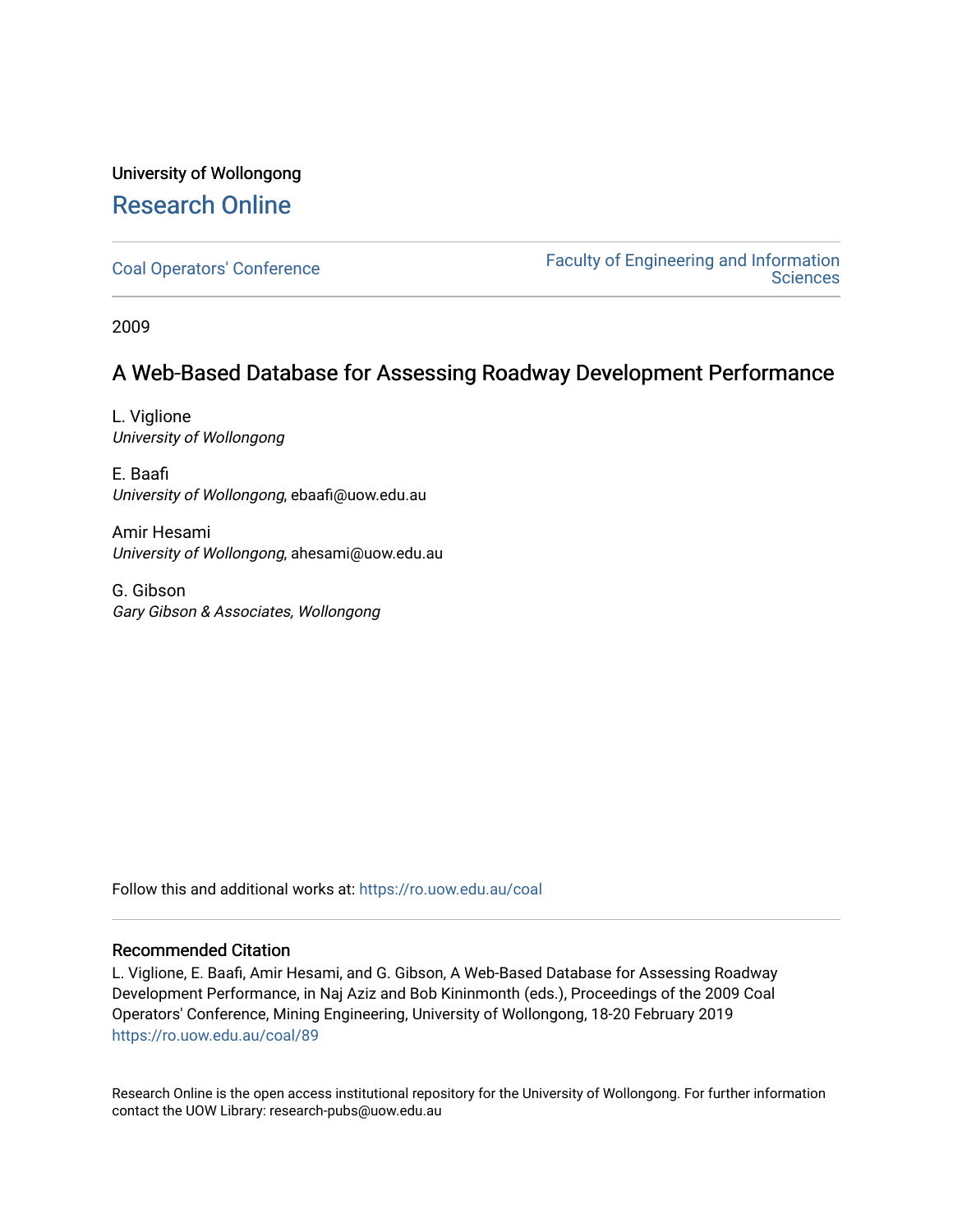# **A WEB-BASED DATABASE FOR ASSESSING ROADWAY DEVELOPMENT PERFORMANCE**

## **Luke Viglione<sup>1</sup> , Ernest Baafi<sup>1</sup> , Amir Hesami1 and Gary Gibson2**

*ABSTRACT:* There are various inherent characteristics of roadway development practices which fundamentally influence their overall performance rates. As part of a strategy to improve roadway development performance in Australian longwall mines, Australian Coal Association Research Project (ACARP) has initiated a benchmarking study by surveying each longwall mines. A web-based relational database system which has been developed purposely to monitor the performance of Australia longwall roadway developments is described. The benchmark study is aimed at assessing both the physical and operational factors influence roadway development practices and their performance indicators.

#### **INTRODUCTION**

In responding to why some longwall roadway development rates are different among mines, Roadway Development Task Group (RDTG) of ACARP has initiated a benchmarking study to determine the correlation between roadway development practices and roadway development performances. Since 2006 mine operational survey data has been compiled using EXCEL spreadsheet and via an online web-based database management system. Statistical analysis of an earlier survey suggested that continuous miner units that achieved more than 1,750 m were units mining two-heading development. The same survey results showed that having six bolting rigs improves the probability of higher development metres, while having less than six bolting rigs heavily limits performance capability. Also, installing 1500 mm rib bolts also appears to limit development rates, with those continuous miners achieving higher production levels all installing 1200 mm rib bolts.

Unfortunately there has been a limited success in providing data due to lack of participation by many of longwall mines due to the amount of time required in completing the survey information. This paper describes a user friendly web-based online relational database system, *BenchDat*, with various functionalities aimed at reducing the amount of time required by the user to complete the mine operational and performance data. The model structure of *BenchDat* is shown in Figure 1. *BenchDat*  has two main databases with the first database made up eight tables. The second database was created using Visual Studio (VS) and Active Server Pages (ASP) Net configuration with the usual fields and tables.

#### **USING BENCHDAT SYSTEM**

Upon logging onto *BenchDat* website, the image shown in Figure 2 is displayed for the user to update any changes to the mine's basic information. This includes the number of operating units of gateroads and mains. Once the mine's respondent details have been updated the main body of the database can be completed or updated by selecting each of the circled sections of Figure 3.

The basic information required from the mines is classified under:

- Mine Parameters
- Development Parameters
- Gas and Ventilation
- Shifts and Personnel
- Management of Development Performance
- Development Performance

 $\overline{a}$ *1 University of Wollongong, Wollongong, NSW 2522* 

*<sup>2</sup> Gary Gibson & Associates, Wollongong, NSW 2500*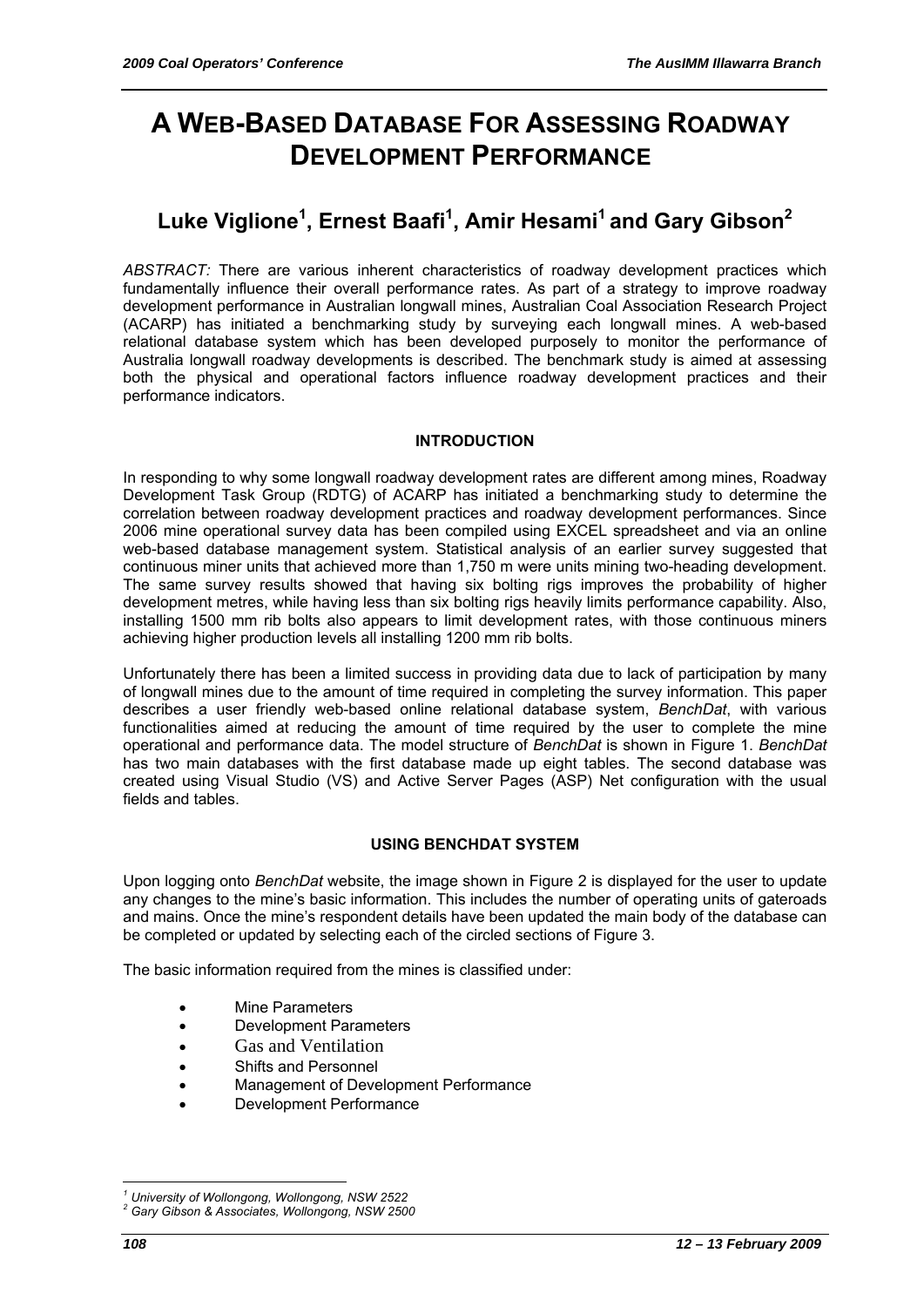

#### **Figure 1 – Structure of BenchDat**

The information required from mines under Development Performance option are:

- Additional roof/rib support Poor roof conditions Floor conditions **Example 2** Difficulty of mining conditions Flitting equipment within panel Supplies<br>
Stone dusting<br>
Pumping Stone dusting<br>
Services installation and/or extension<br>
Panel preparation Services installation and/or extension<br>
Belt extensions/panel moves<br>
Panel relocation Belt extensions/panel moves<br>
Travel/transport delays<br>
Training Travel/transport delays<br>
Insufficient labour/manning levels<br>
Absenteeism Insufficient labour/manning levels Meetings and/or briefings
	-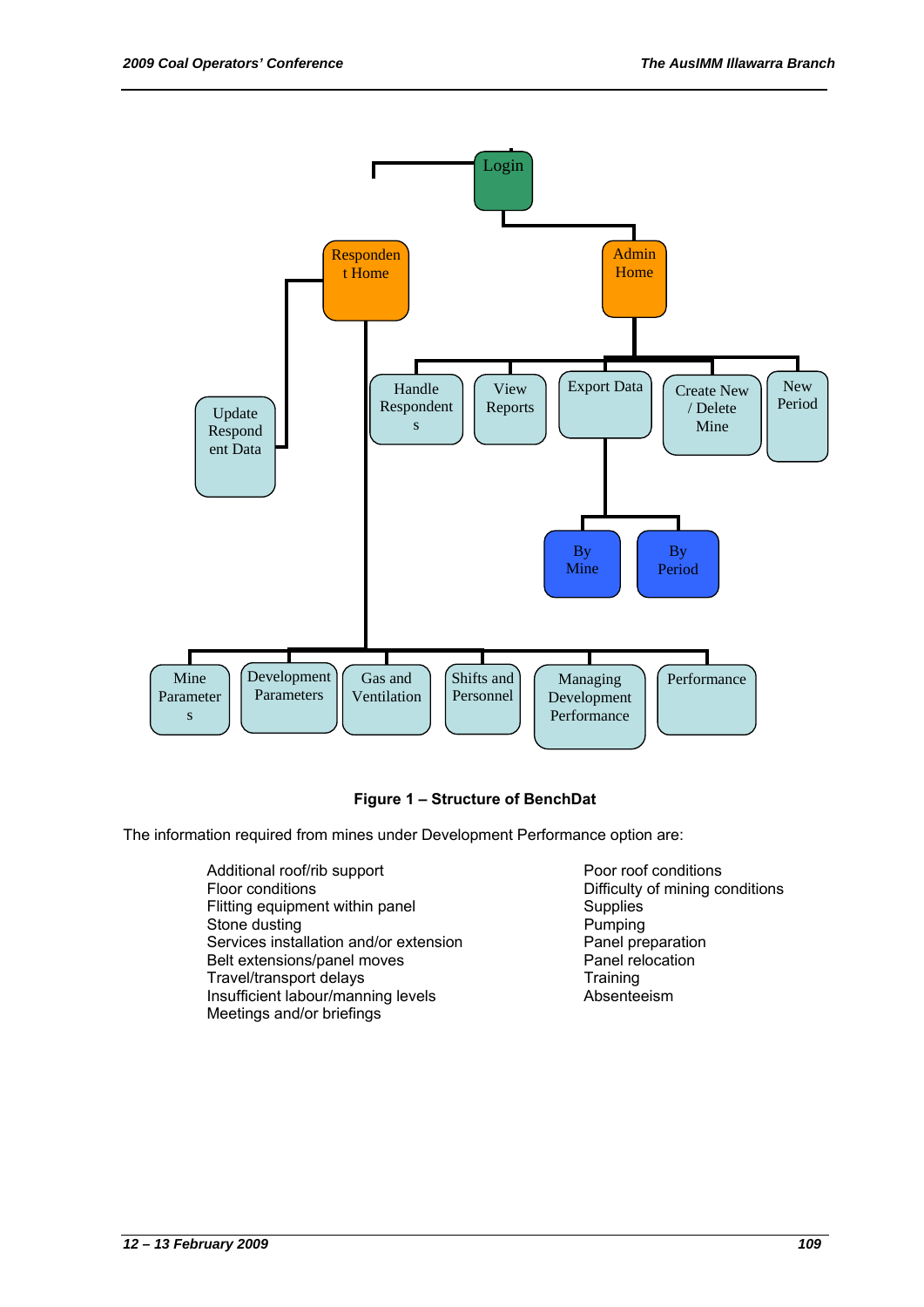| Members Menu<br>--Home<br>--Mine Parameters<br>--Developement Parameters<br>--Gas and Ventilation                     | Welcome to the ACARP Roadway<br><b>Development Database</b> |                                |                                                    |               |  |
|-----------------------------------------------------------------------------------------------------------------------|-------------------------------------------------------------|--------------------------------|----------------------------------------------------|---------------|--|
|                                                                                                                       | Welcome: Metropolitan                                       |                                |                                                    |               |  |
| --Shifts and Personnel                                                                                                | User Name: Metropolitan                                     |                                |                                                    |               |  |
| --Managing Developement Performance<br>--Performance<br>Admin Menu<br>--Home<br>--View Respondents<br>--Up date Units | The time is now: 9/15/2008 3:29:22 AM                       |                                |                                                    |               |  |
|                                                                                                                       | Name Of Respondent                                          | Luke Viglione                  |                                                    |               |  |
|                                                                                                                       | Position of Respondent                                      | <b>Trainee Mining Engineer</b> |                                                    |               |  |
|                                                                                                                       | Mine Info                                                   | Name                           | Number Of Mains Units 1<br>Number Of Panel Units 2 | Metroplolitan |  |
|                                                                                                                       | Contact Details of Respondent Telephone 242947216           |                                |                                                    |               |  |
|                                                                                                                       |                                                             | Mobile                         | 0413494227                                         |               |  |
|                                                                                                                       |                                                             | Email                          | @peabodyenergy.com.au                              |               |  |
|                                                                                                                       |                                                             | Facsimile                      | 242942064                                          |               |  |
|                                                                                                                       | UserName Metropolitan                                       |                                |                                                    |               |  |

**Figure 2 – Home page of** *BenchDat* 

|                                                                                                     | <b>COAL ASSOCIATION RESEARCH PROGRAM</b>                    | ARTA ET                        |               |  |  |  |
|-----------------------------------------------------------------------------------------------------|-------------------------------------------------------------|--------------------------------|---------------|--|--|--|
| <b>Armbers</b> Menu<br>--Home<br>--Mine Parameters                                                  | Welcome to the ACARP Roadway<br><b>Development Database</b> |                                | Logout        |  |  |  |
| --Developement Parameters<br>--Gas and Ventilation                                                  | Welcome: Metropolitan                                       |                                |               |  |  |  |
| --Shifts and Personnel                                                                              | User Name: Metropolitan                                     |                                |               |  |  |  |
| -- Managing Developement Performance<br>--Performance<br>A dimin Monu<br>-Home<br>-View Respondents | The time is now: 9/15/2008 3:29:22 AM                       |                                |               |  |  |  |
| --Update Units                                                                                      | Name Of Respondent                                          | Luke Viglione                  |               |  |  |  |
|                                                                                                     | Position of Respondent                                      | <b>Trainee Mining Engineer</b> |               |  |  |  |
|                                                                                                     | Mine Info                                                   | Name.                          | Metroplolitan |  |  |  |
|                                                                                                     |                                                             | Number Of Mains Units 1        |               |  |  |  |

**Figure 3 – Mine primary data input options**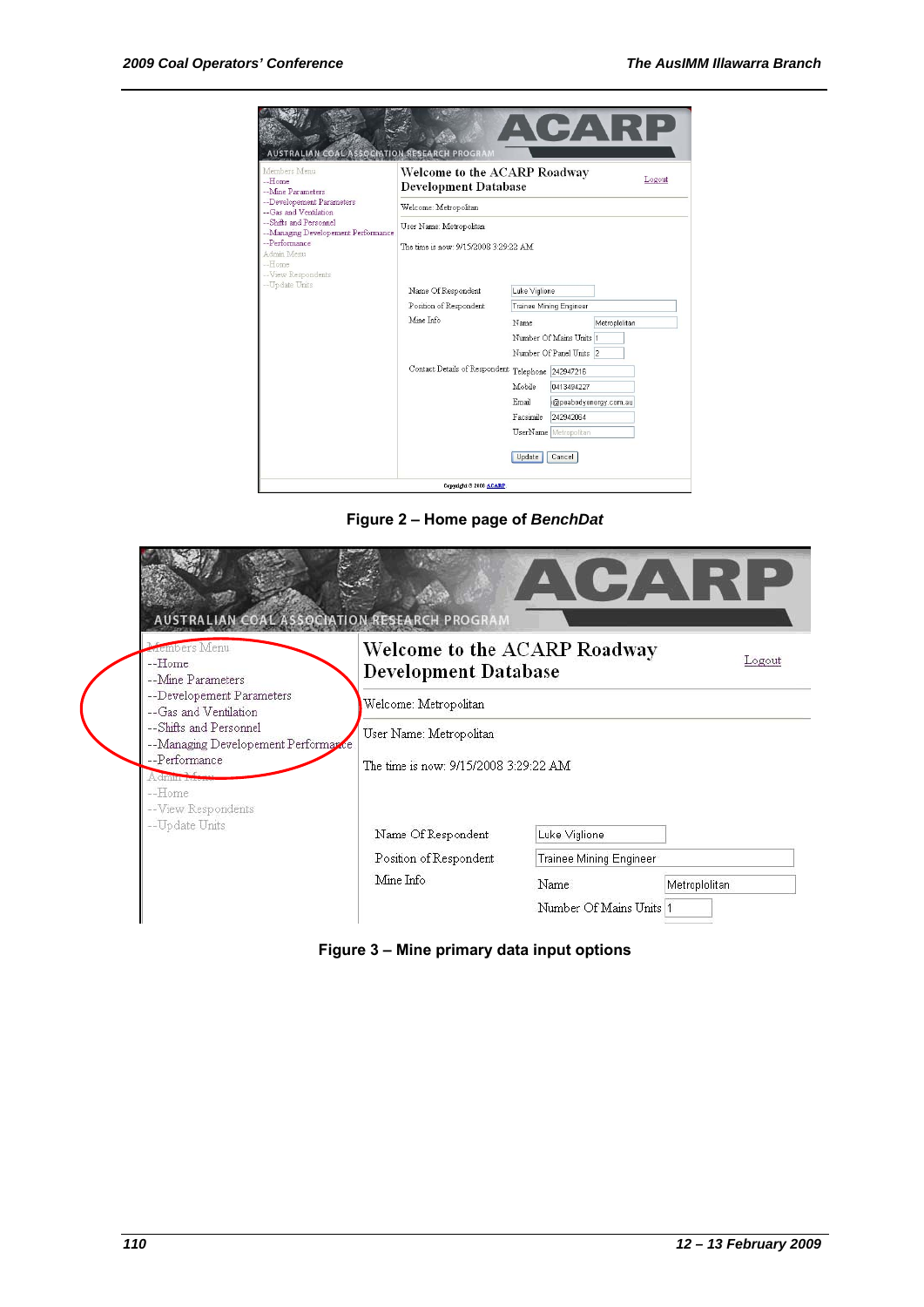#### **THE AUTO FILL FUNCTION**

A mine with a number of units of gateroads or mains presents a tedious task of entering identical data for each unit. The **Auto Fill** tool of *BenchDat* system allows data from similar units with the same response to be entered once. To use this function the fields for the first unit information is filled and then select the **Auto Fill** box is clicked. The remaining fields are filled once the **Save** button is selected. An example of this is shown in Figure 5.

Some fields in the database only accept only numerical data. In the case that a text is entered into these fields an error message is displayed and the field in question highlighted in red for a correction by the respondent. After completing all the necessary mine data the user logs out from the system.

|                         |                                                                                                                                                                                                                                                    | Mains Unit 1                                    | Panel Unit 1                                                                                                       | Panel Unit 2                         | Panel Unit 3                                                           | Panel Unit 4                                |
|-------------------------|----------------------------------------------------------------------------------------------------------------------------------------------------------------------------------------------------------------------------------------------------|-------------------------------------------------|--------------------------------------------------------------------------------------------------------------------|--------------------------------------|------------------------------------------------------------------------|---------------------------------------------|
|                         | SHITFS AND PERSONNEL PARAMETERS for Ulan                                                                                                                                                                                                           |                                                 |                                                                                                                    |                                      |                                                                        |                                             |
| 1                       | Indicate the mines personnel and materials access<br>Shaft haulage/winder<br>Drift haulage/winder<br>Inclined drift/rubber tyred<br>In seam entry off highwall or outcrop                                                                          |                                                 | <b>▽</b> Auto Fill<br>$\Box$<br>$\Box$<br>$\overline{\mathbf{v}}$<br>$\Box$                                        | □<br>$\Box$<br>$\Box$<br>$\Box$      | □<br>$\Box$<br>$\Box$<br>$\Box$                                        | □<br>Ω<br>□<br>$\Box$                       |
| 2                       | Typical personnel travel distances and times between the<br>surface muster area and the working faces (kms/minutes)                                                                                                                                |                                                 | <b>⊽</b> Auto Fill                                                                                                 |                                      |                                                                        |                                             |
|                         | Distance (km) $_4$                                                                                                                                                                                                                                 |                                                 | 9.8                                                                                                                |                                      |                                                                        |                                             |
|                         | Time (mintes) $2n$                                                                                                                                                                                                                                 |                                                 | 40                                                                                                                 |                                      | <b>Before Saving</b>                                                   |                                             |
| 3                       | Typical material transport distances and times between the<br>surface materials supply and loading area and the working<br>faces<br>Distance (km) $_4$                                                                                             |                                                 | ■ Auto Fill<br>9.8                                                                                                 |                                      |                                                                        |                                             |
|                         | Time (mintes) 20                                                                                                                                                                                                                                   |                                                 | 90                                                                                                                 |                                      |                                                                        |                                             |
|                         |                                                                                                                                                                                                                                                    |                                                 |                                                                                                                    |                                      |                                                                        |                                             |
| 4                       | Material supply system utilised in face area $(\checkmark)$<br>LHD ■<br>Trailers $\boxed{\triangleright}$<br>Supply cassettes and/or pods $\boxed{\triangleright}$<br>$QDS$ loading attachments $\triangledown$<br>Manually transferred and loaded |                                                 | <b>▽</b> Auto Fill<br>$\overline{\mathbf{v}}$<br>$\overline{\mathbf{v}}$<br>▽<br>$\overline{\mathbf{v}}$<br>$\Box$ | □<br>$\Box$<br>□<br>$\Box$<br>$\Box$ | $\Box$<br>$\Box$<br>$\Box$<br>$\Box$<br>П                              | □<br>$\Box$<br>$\Box$<br>$\Box$<br>П        |
|                         |                                                                                                                                                                                                                                                    |                                                 |                                                                                                                    |                                      |                                                                        |                                             |
|                         |                                                                                                                                                                                                                                                    |                                                 |                                                                                                                    |                                      |                                                                        |                                             |
|                         |                                                                                                                                                                                                                                                    | Mains Unit 1                                    | Panel Unit 1                                                                                                       | Panel Unit 2                         | Panel Unit 3                                                           | Panel Unit 4                                |
|                         | SHITFS AND PERSONNEL PARAMETERS for Ulan                                                                                                                                                                                                           |                                                 |                                                                                                                    |                                      |                                                                        |                                             |
| 1                       | Indicate the mines personnel and materials access<br>Shaft haulage/winder $\boxed{\triangleright}$<br>Drift haulage/winder<br>Inclined drift/rubber tyred  <br>In seam entry off highwall or outcrop                                               |                                                 | □ Auto Fill<br>$\Box$<br>$\Box$<br>$\overline{\mathbf{v}}$<br>П                                                    | $\Box$<br>$\Box$<br>☑<br>П           | $\Box$<br>$\Box$<br>$\triangleright$                                   | $\Box$<br>$\Box$<br>$\overline{\mathbf{v}}$ |
|                         | Typical personnel travel distances and times between the<br>surface muster area and the working faces (kms/minutes)                                                                                                                                |                                                 | □ Auto Fill                                                                                                        |                                      | <b>After Saving</b>                                                    |                                             |
| 2                       | Distance (km) $\sqrt{4}$                                                                                                                                                                                                                           |                                                 | 9.8                                                                                                                | 9.8                                  | 9.6                                                                    | 9.2                                         |
|                         | Time (mintes) 20                                                                                                                                                                                                                                   |                                                 | 40                                                                                                                 | 40                                   | 40                                                                     | 4 <sub>0</sub>                              |
| $\overline{\mathbf{3}}$ | Typical material transport distances and times between the<br>surface materials supply and loading area and the working<br>faces                                                                                                                   |                                                 | □ Auto Fill                                                                                                        |                                      |                                                                        |                                             |
|                         | Distance (km) $_4$                                                                                                                                                                                                                                 |                                                 | 9.8                                                                                                                | 9.8                                  | 9.6                                                                    | 9.2                                         |
|                         | Time $(mintes)$ 20                                                                                                                                                                                                                                 |                                                 | l9n                                                                                                                | 90                                   | 90                                                                     | 90                                          |
| 4                       | Material supply system utilised in face area $(\checkmark)$<br><b>LHD</b><br>Trailers<br>Supply cassettes and/or pods<br>QDS loading attachments<br>Manually transferred and loaded                                                                | $\blacktriangledown$<br>$\overline{\mathbf{v}}$ | □ Auto Fill<br>$\blacktriangledown$<br>$\overline{\mathbf{v}}$<br>▽<br>$\overline{\mathbf{v}}$<br>$\Box$           | ☑<br>☑<br>▽<br>☑<br>П                | ☑<br>▽<br>$\overline{\mathbf{v}}$<br>$\overline{\mathbf{v}}$<br>$\Box$ | ☑<br>☑<br>☑<br>☑<br>$\Box$                  |

**Figure 5 – Auto Fill function** 

#### **SYSTEM ADMINISTRATOR**

The *BenchDat* database system has been designed to compile the annual development performance of Australia longwall mines. One of the roles of the system administrator is to reset the periods. This function involves first selecting the *Stop Period* button and then selecting the *Start New Period* button (refer to Figure 6). Other options made available to the system administrator include managing the contact details of the mine respondents, viewing responses and exporting data for statistical analysis. At any stage, the system administrator can easily determine which mines have responded and to what extent.